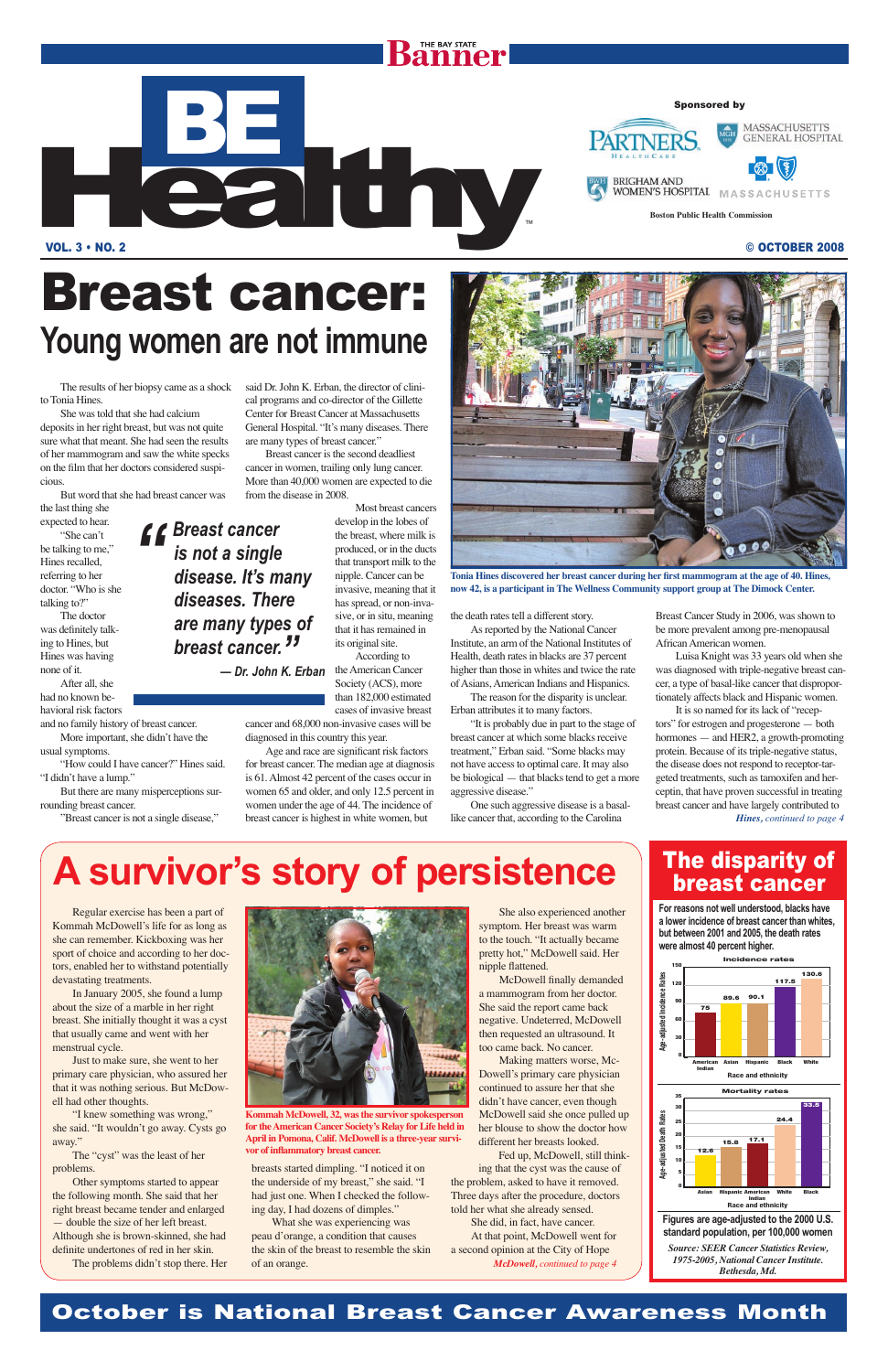## **Breast cancer: Increase awareness to increase survival**

## **A doctor's point of view**

hile researchers and physicians have<br>made significant strides in battling br<br>cancer and developing new treatment<br>help patients live longer, healthier liv<br>the deadly disease continues to strike made significant strides in battling breast cancer and developing new treatments to help patients live longer, healthier lives, the deadly disease continues to strike a large number of women throughout the world.

Though both women and men have the potential to develop breast cancer, according to the American Cancer Society, it is 100 times more likely for a woman to be diag-

nosed with breast cancer than a man, and one out of eight women will develop the disease in her lifetime. Given these statistics, it is important for every woman to understand her individual risks of developing breast cancer and to be aware of preventive measures she can take to minimize her risk.

A woman's risk for developing breast cancer increases with age; most women with the disease are over the age of 50. In addition,

examination, and instruct them on the benefits of leading a healthy life."

women with a family history of breast cancer as well as certain genetic mutations are at increased risk. Women who begin menstruation at an early age or experience menopause after age 55 are more prone to develop the disease.

"Every woman faces different risks for developing breast cancer, which depends on her genetic makeup and lifestyle choices," said Laura Holland, M.D., a gynecologist in the Women's Health Program at Whittier Street Health Center. "Although a woman cannot change her genetic makeup, there are things that she can do to decrease her risk of getting the disease, and there are measures she can take to detect breast cancer at an early stage. I tell all of my patients that they should get annual mammograms after the age of 40. I also instruct them on how to perform self breast

**To provide its patients with easy access to mam-**<br>mograms, the Whittier Street Health Center has<br>for the past six years partnered with Dana-Farb<br>Cancer Institute to bring the institute's mobile<br>Mammography Van to the heal mograms, the Whittier Street Health Center has for the past six years partnered with Dana-Farber Cancer Institute to bring the institute's mobile Mammography Van to the health center once a month.

For instance, a high intake of fat in the diet and alcohol consumption in excess of one to two glasses per day may increase a woman's risk for breast cancer. Those who have prolonged exposure to the hormone estrogen, either naturally or as a hormonal replacement, should also be aware of their increased risk of breast cancer.

Though the chances for developing breast cancer are much less likely for men than women, men share similar symptoms, such as a lump or thickening of the breast or changes in the nipple or skin of the breast. Breast cancer that has spread can produce bone pain, weakness and weight loss.

"As part of the MammoVan visit, skilled, board-certified mammography technologists from Dana-Farber perform the exams, and films are interpreted by board-certified radiologists with extensive experience dedicated to mammography," Reinstein said. "Clinicians also provide breast health education to women 40 years of age and older, regardless of their ability to pay."

Each person's treatment plan will depend on her diagnosis and recommendations from her physician. Breast cancer treatments may include chemotherapy, radiation and surgery in varying combinations. If surgery is necessary, a woman may receive either a lumpectomy — the removal of a lump in the breast — or a mastectomy, the removal of the entire breast.

Since it is possible for the cancer to spread to other parts of the body even after treatment, it is imperative to build a relationship with your primary care physician in order to maintain a regular follow-up schedule. Keep your doctor informed about any symptoms or changes that may occur in your health.

"Primary care physicians serve as an important resource to patients when it comes to questions about breast cancer and all issues related to their general health," said Holland.

## **A test to save your life**

Whittier offers sensitive medical care and maintenance of health for women of all ages. The center recommends that all women over 40 years old receive an annual mammogram — a safe, very accurate X-ray photograph of the breast that



Approximately 182,460 women in the U.S. will be diagnosed with breast cancer in 2008.

But the good news is that breast cancer deaths are on the decline. Most likely because of early detection and improved treatments.

So talk with your doctor about your risk factors and make breast self-exams, regular clinical exams, helps doctors diagnose patients' breast health.

Sarah Reinstein, a clinical case manager and breast health patient navigator at Whittier, works with Dana-Farber to coordinate the center's monthly "MammoVan" visits.

"Whittier is proud to provide our patients with access to the MammoVan, the only mobile mammography program in Massachusetts, in our efforts to reduce breast cancer morbidity and mortality, improve access to quality care, and address health disparities experienced by women of racial, ethnic and other minority populations in our community," she said.

Despite the van's nontraditional health care setting, Reinstein is quick to point out the credentials of its talented staff.

The service provided by the van is critical for Whittier's patient population, Reinstein notes, because the health center does not have mammography equipment on site. She estimates that nearly 60 women, many of whom have a history of breast cancer in their family or have reached the age of 40, utilize the MammoVan's services at Whittier each month.

Patients are either referred from their primary care physicians or have previously visited the MammoVan for a screening, according to Reinstein. But the goal isn't merely to get patients to schedule an exam once — it's to keep them coming back year after year.

"It is our practice to keep track of our patients in an electronic system so that we can make them aware that they are due for an an-

nual breast cancer screening," Reinstein said.

Following the screening, patients' information is sent to Dana-Farber to be analyzed. The results are then sent back to Whittier's physicians, who share them with the patients.

"If a patient receives an abnormal result, her doctor will counsel her and connect her with a specialist in order to receive a diagnostic mammogram at a nearby medical facility or hospital," Reinstein said.

To illustrate the importance of the partnership that brings Dana-Farber's Mammography Van to Whittier Street, Reinstein tells the story of one patient "who has been having an annual mammogram at the MammoVan for years and has never showed any signs of breast cancer." She recently received an abnormal mammogram.

"The patient was sent to the medical facility of her choice for a diagnostic mammogram to determine if she should receive a biopsy," Reinstein explained. "When the diagnostic mammogram confirmed the abnormality detected on the MammoVan, the patient was scheduled for a biopsy, which indicated that she did indeed have breast cancer."

Thanks to that patient's ability to get examined at the MammoVan, Reinstein said, she is now undergoing treatment at Boston Medical Center, and "we all hope that she is on a road to a full recovery."

and annual mammograms after age 40, part of your healthy lifestyle.



Blue Cross Blue Shield of Massachusetts is an Independent Licensee of the Blue Cross and Blue Shield Assor

"Her experience underscores the importance of access to critical health services — in a welcoming and compassionate environment — for people of all ages, regardless of their ability to pay," Reinstein said.

#### The do's and don'ts of mammograms



**• Don't use deodorant, body lotion or powder before the exam**

**• Schedule the mammogram after your period, when your breasts are less tender**

**• Take your previous mammogram with you if you are going to a new facility** 

2 BE Healthy · www.behealthy.baystatebanner.com



**Sarah Reinstein Patient Navigator Whittier Street Health Center**



**Laura Holland, M.D. Women's Health Program Whittier Street Health Center**